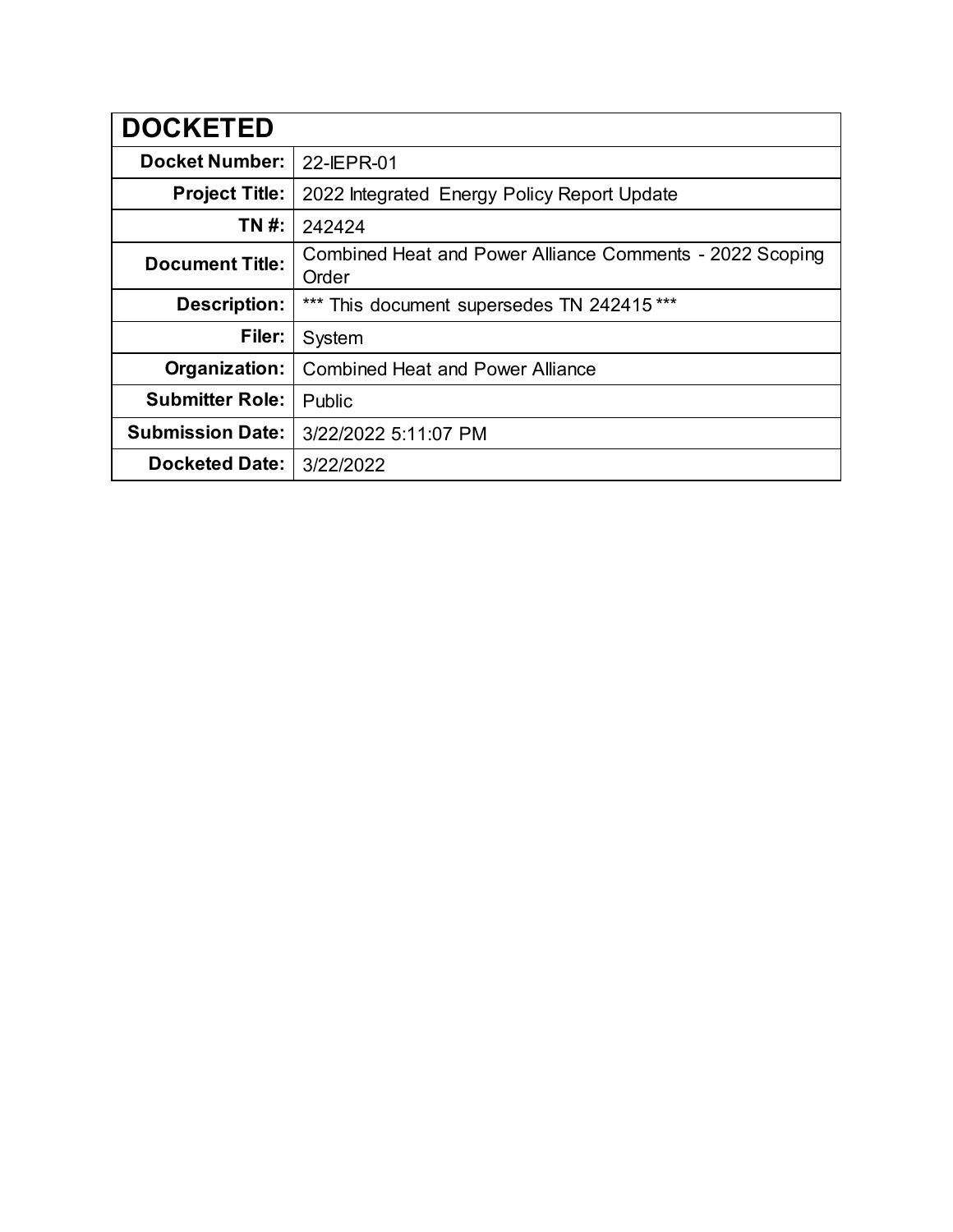Comment Received From: Combined Heat and Power Alliance Submitted On: 3/22/2022 Docket Number: 22-IEPR-01

# 2022 Scoping Order

\*\*\* This document supersedes TN 242415 \*\*\*

Additional submitted attachment is included below.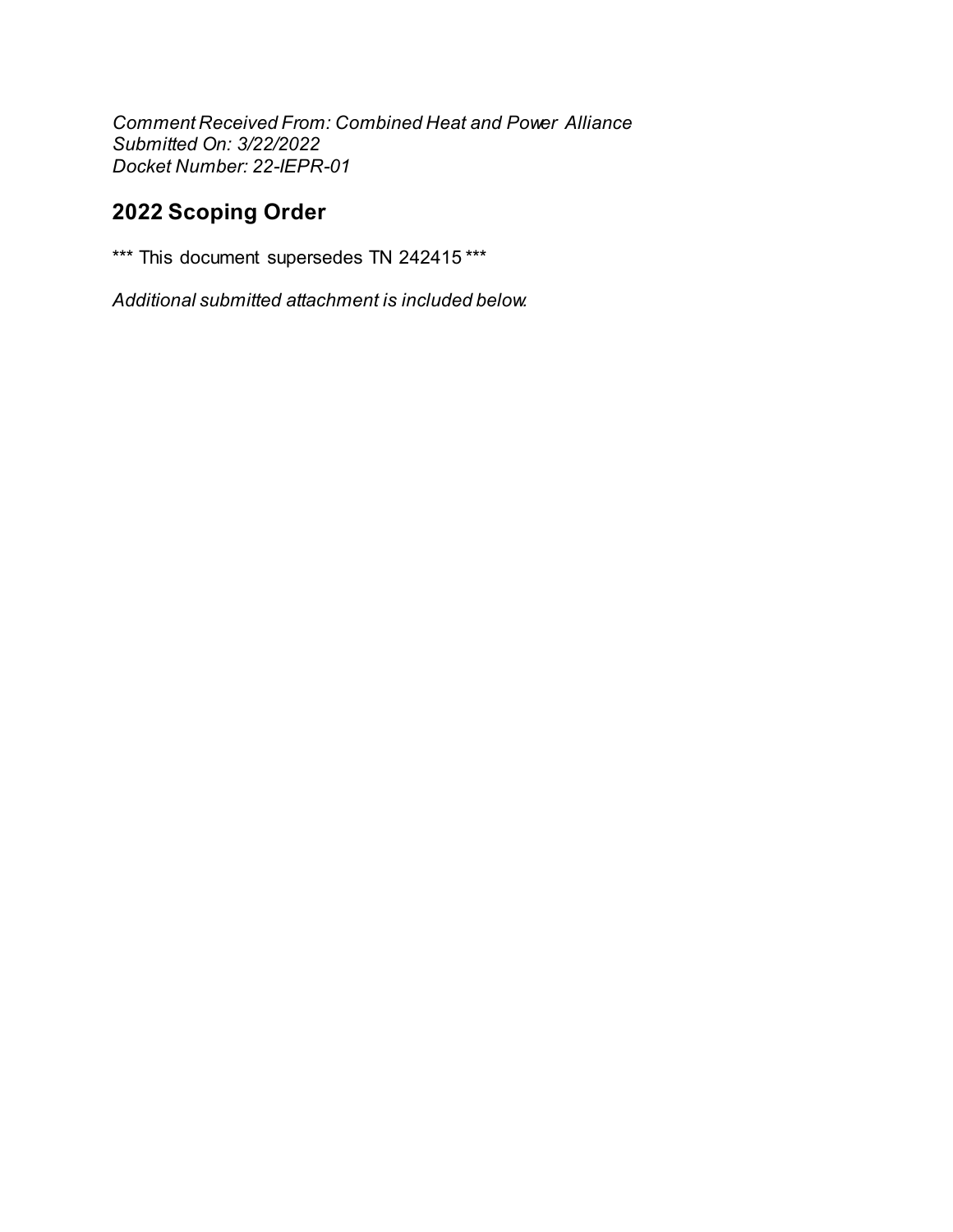March 22, 2022



Combined Heat and Power Alliance David Gardiner, Executive Director 3100 Clarendon Blvd., Suite 800 Arlington, VA 22201 703-717-5590 david@dgardiner.com

This information is provided in response to the California Energy Commission's (CEC) Notice of Request for Public Comments on the Draft Scoping Order for the 2022 Integrated Energy Policy Report (IEPR) update (Docket No. 22-IEPR-01).

The Combined Heat and Power Alliance (CHP Alliance) appreciates the opportunity to submit feedback on the 2022 IEPR update and commends the CEC for building on previous analyses of the state's efforts to decarbonize California's energy system. Our comments focus on Section 3 – Addressing Emerging Topics: the role for hydrogen in California's clean energy future. Combined heat and power (CHP) utilizing renewable and lower-carbon fuels such as clean hydrogen can enable significant emissions reductions across the industrial and buildings sectors that will be critical to achieving California's goal of statewide carbon neutrality by 2045. To ensure that hydrogen used in California achieves the maximum greenhouse gas reductions at the lowest possible cost, we urge California to make CHP central to its hydrogen strategy and to incorporate CHP with hydrogen at every possible location.

The CHP Alliance also appreciates the CEC's acknowledgment that there are often important issues that need attention and analysis that may not fit into the typical timeframe of a single IEPR. We intend to provide recommendations on other CEC order instituting informational proceedings (OIIPs) when they are released, in areas such as decarbonizing the California gas system.

### **About the CHP Alliance**

The CHP Alliance is a diverse coalition with more than 70 members including equipment manufacturers and distributors, engineers, utilities, labor, contractors, nonprofit organizations, and educational institutions.<sup>1</sup> Our members come together with the common purpose to educate all Americans about CHP and waste heat to power (WHP),

<sup>&</sup>lt;sup>1</sup> "Who We Are," Combined Heat and Power Alliance, accessed March 2022, [https://chpalliance.org/about/.](https://chpalliance.org/about/)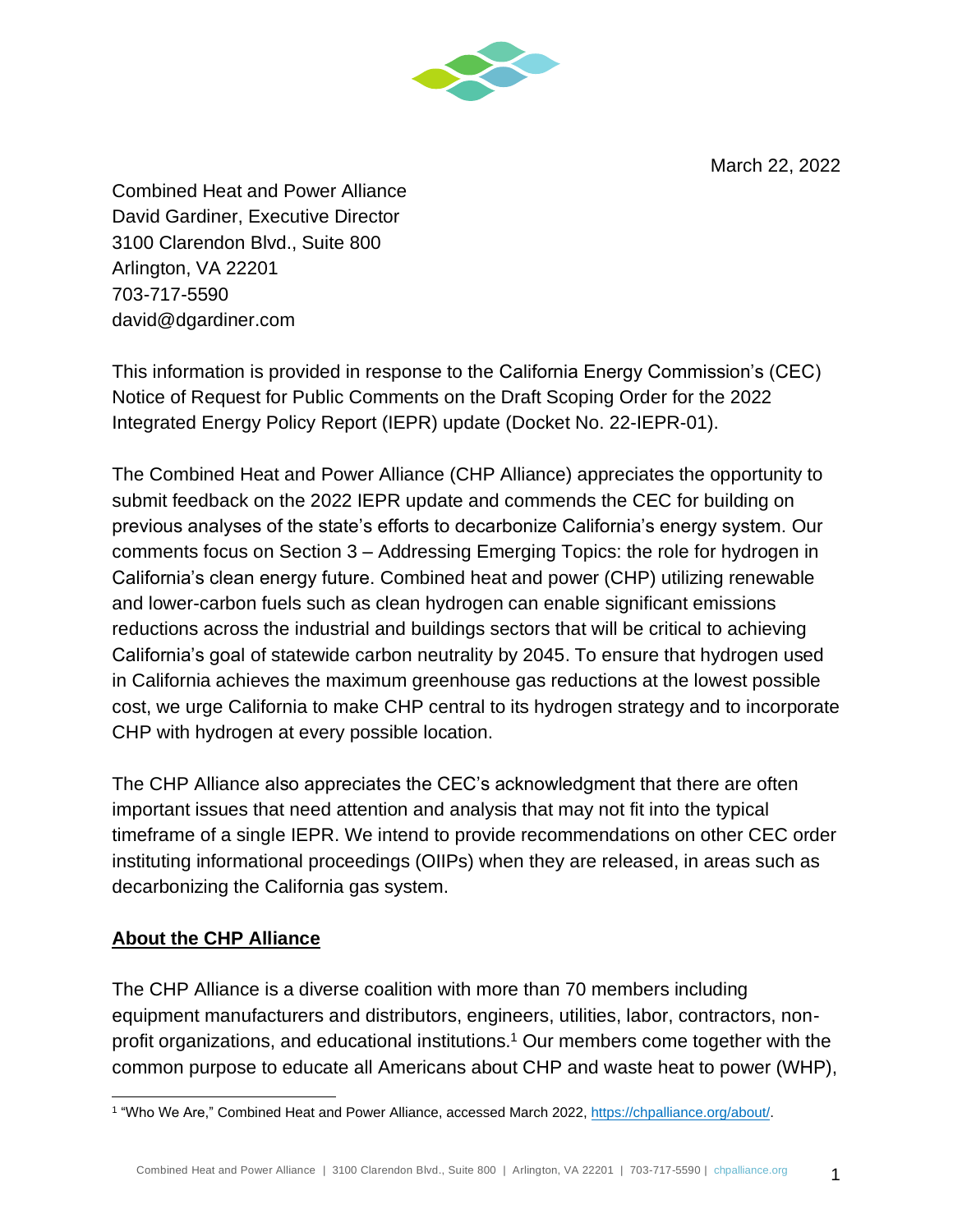

and how CHP and WHP can make America's manufacturers and other businesses more competitive, reduce energy costs, enhance grid reliability, and reduce emissions.

## **About CHP**

CHP is a proven and highly efficient technology that can reduce emissions using traditional fuels and can reduce emissions even further using clean hydrogen fuel. Properly designed systems typically operate with an overall efficiency of 65 to 85 percent, with some systems approaching 90 percent.<sup>2</sup> No other technologies using traditional fuels can reach these levels of efficiency. This is compared to an average efficiency of 39 percent for fossil-fueled power plants in the U.S., and an efficiency of 50 percent when electricity generation is combined with an on-site boiler for thermal energy needs.<sup>3</sup> CHP systems achieve these high efficiencies by recovering the waste heat byproduct of electricity generation as useful thermal energy for heating and cooling.<sup>4</sup> Because they operate efficiently, CHP systems combust less fuel to provide the same energy services. This efficient generation of energy reduces all types of emissions, including greenhouse gases such as carbon, criteria pollutants, and hazardous air pollutants.

### **CHP in California**

Today, there is nearly 8,400 megawatts (MW) of CHP capacity installed across over 1,200 sites in California.<sup>5</sup> Looking to the future, the Department of Energy has identified 11,772 MW of remaining CHP (including WHP) total technical potential capacity at nearly 29,000 sites in California, as described in the table below.

<sup>2</sup> "Combined Heat and Power (CHP) Technical Potential in the United States," U.S. Department of Energy, March 2016, p. 3, [www.energy.gov/sites/prod/files/2016/04/f30/CHP%20Technical%20Potential%20Study%203-31-](http://www.energy.gov/sites/prod/files/2016/04/f30/CHP%20Technical%20Potential%20Study%203-31-2016%20Final.pdf) [2016%20Final.pdf;](http://www.energy.gov/sites/prod/files/2016/04/f30/CHP%20Technical%20Potential%20Study%203-31-2016%20Final.pdf) "CHP Benefits," U.S. Environmental Protection Agency Combined Heat and Power Partnership, last accessed March 2022[, https://www.epa.gov/chp/chpbenefits.](https://www.epa.gov/chp/chpbenefits)

<sup>3</sup> "Combined Heat and Power and a Changing Climate: Reducing Emissions and Improving Resilience," Combined Heat and Power Alliance, January 2021, p. 10. [https://chpalliance.org/resources/chp-and-a-changing-climate](https://chpalliance.org/resources/publications/chp-and-a-changing-climate-reducing-emissions-and-improving-resilience/)reducing-emissions- [and-improving-resilience/.](https://chpalliance.org/resources/publications/chp-and-a-changing-climate-reducing-emissions-and-improving-resilience/)

<sup>4</sup> "Fuel and Carbon Dioxide Emissions Savings Calculation Methodology for Combined Heat and Power Systems," U.S. Environmental Protection Agency, Combined Heat and Power Partnership, February 2015, p. 3. [https://www.epa.gov/sites/production/files/2015-](https://www.epa.gov/sites/default/files/2015-07/documents/fuel_and_carbon_dioxide_emissions_savings_calculation_methodology_for_combined_heat_and_power_systems.pdf)

[<sup>07/</sup>documents/fuel\\_and\\_carbon\\_dioxide\\_emissions\\_savings\\_calculation\\_methodology\\_for\\_combined\\_heat\\_and\\_pow](https://www.epa.gov/sites/default/files/2015-07/documents/fuel_and_carbon_dioxide_emissions_savings_calculation_methodology_for_combined_heat_and_power_systems.pdf) [er\\_syste ms.pdf.](https://www.epa.gov/sites/default/files/2015-07/documents/fuel_and_carbon_dioxide_emissions_savings_calculation_methodology_for_combined_heat_and_power_systems.pdf)

<sup>&</sup>lt;sup>5</sup> "Combined Heat and Power Installation Database," U.S. Department of Energy, data current as of October 31, 2021, <https://doe.icfwebservices.com/state/chp/CA>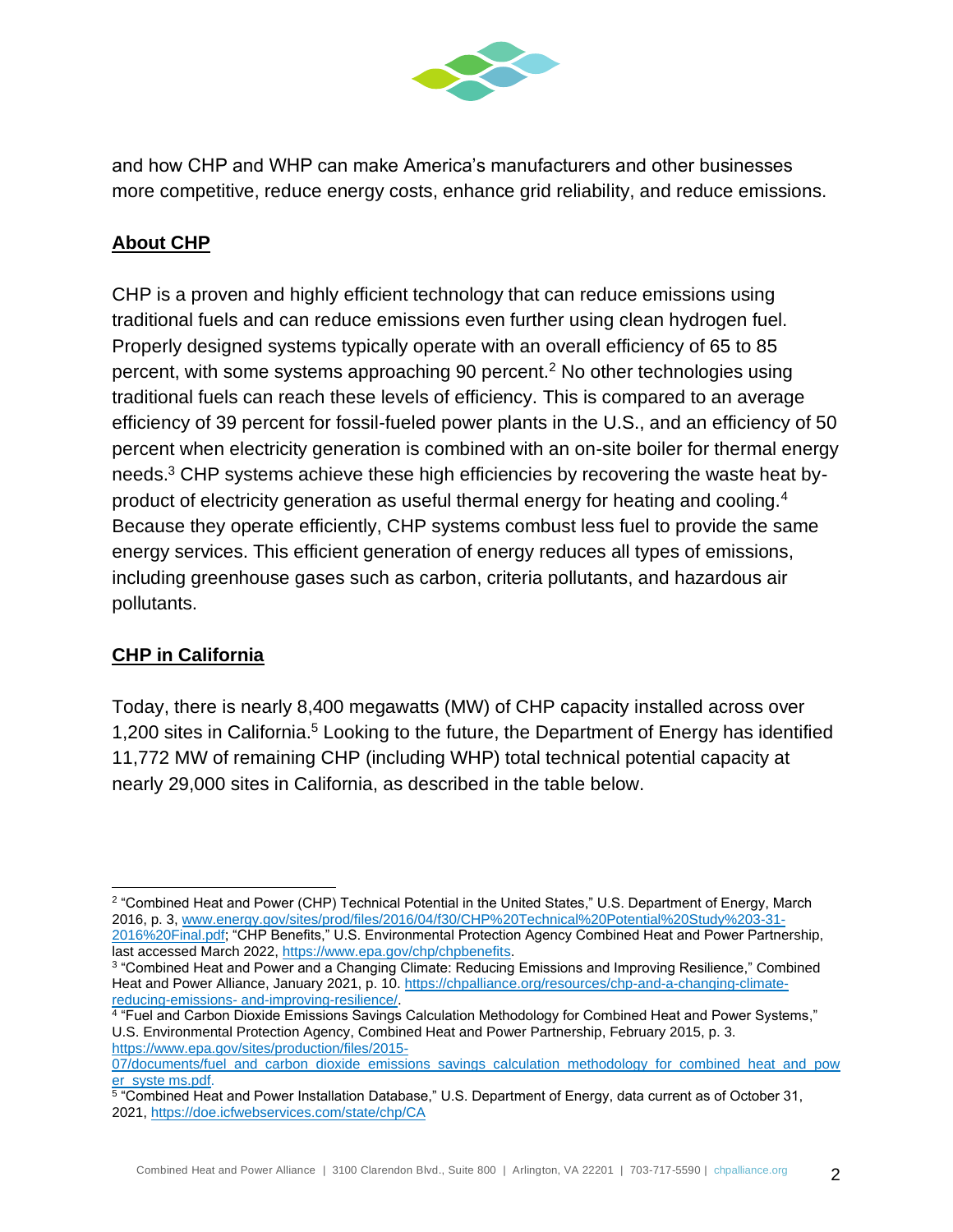

| <b>Top Industrial Sectors</b> |               | <b>Top Commercial Sectors</b> |          |
|-------------------------------|---------------|-------------------------------|----------|
| <b>Petroleum Refining</b>     | 1,427 MW      | <b>Commercial Office</b>      | 1,410 MW |
|                               |               | <b>Buildings</b>              |          |
| Chemicals                     | 1,111 MW      | Colleges and                  | 1,273 MW |
|                               |               | <b>Universities</b>           |          |
| Food                          | 776 MW        | Multifamily                   | 757 MW   |
|                               |               | <b>Buildings</b>              |          |
| Stone/Glass/Clay              | 204 MW        | Govt. Buildings               | 571 MW   |
| Transportation                | <b>147 MW</b> | Hospitals                     | 555 MW   |
| Equipment                     |               |                               |          |
| Paper                         | 134 MW        | Military                      | 445 MW   |

**CHP Technical Potential in California (including WHP)<sup>6</sup>**

## **3. Addressing Emerging Topics: Role for Hydrogen in California's Clean Energy Future**

Historically, CHP units have run on traditional fuels, and many today use natural gas. This use of CHP can be thought of as "CHP 1.0," the first wave of CHP technologies that relied on fossil fuels. However, CHP units can be fueled by renewable and lowercarbon fuels, including hydrogen, known as "CHP 2.0." Use of hydrogen fuel can allow CHP systems to reduce emissions even further than they do under CHP 1.0. Hydrogen fuel can serve as the primary fuel source for CHP systems and further reduce emissions across the industrial, commercial, and municipal sectors. Moreover, CHP systems use hydrogen fuel efficiently, requiring less fuel inputs for the same energy outputs compared to other generation units. Given the high cost of hydrogen, using hydrogen fuel efficiently in CHP systems will help to keep costs low and enable significant greenhouse gas reductions. Efficient use of hydrogen fuel should be central to any hydrogen and climate strategy, and CHP helps to meet this goal.

 $^6$  "Combined Heat and Power (CHP) Technical Potential in the United States," U.S. Department of Energy, March 2016, p. D-9[, www.energy.gov/sites/prod/files/2016/04/f30/CHP%20Technical%20Potential%20Study%203-31-](http://www.energy.gov/sites/prod/files/2016/04/f30/CHP%20Technical%20Potential%20Study%203-31-2016%20Final.pdf) [2016%20Final.pdf](http://www.energy.gov/sites/prod/files/2016/04/f30/CHP%20Technical%20Potential%20Study%203-31-2016%20Final.pdf)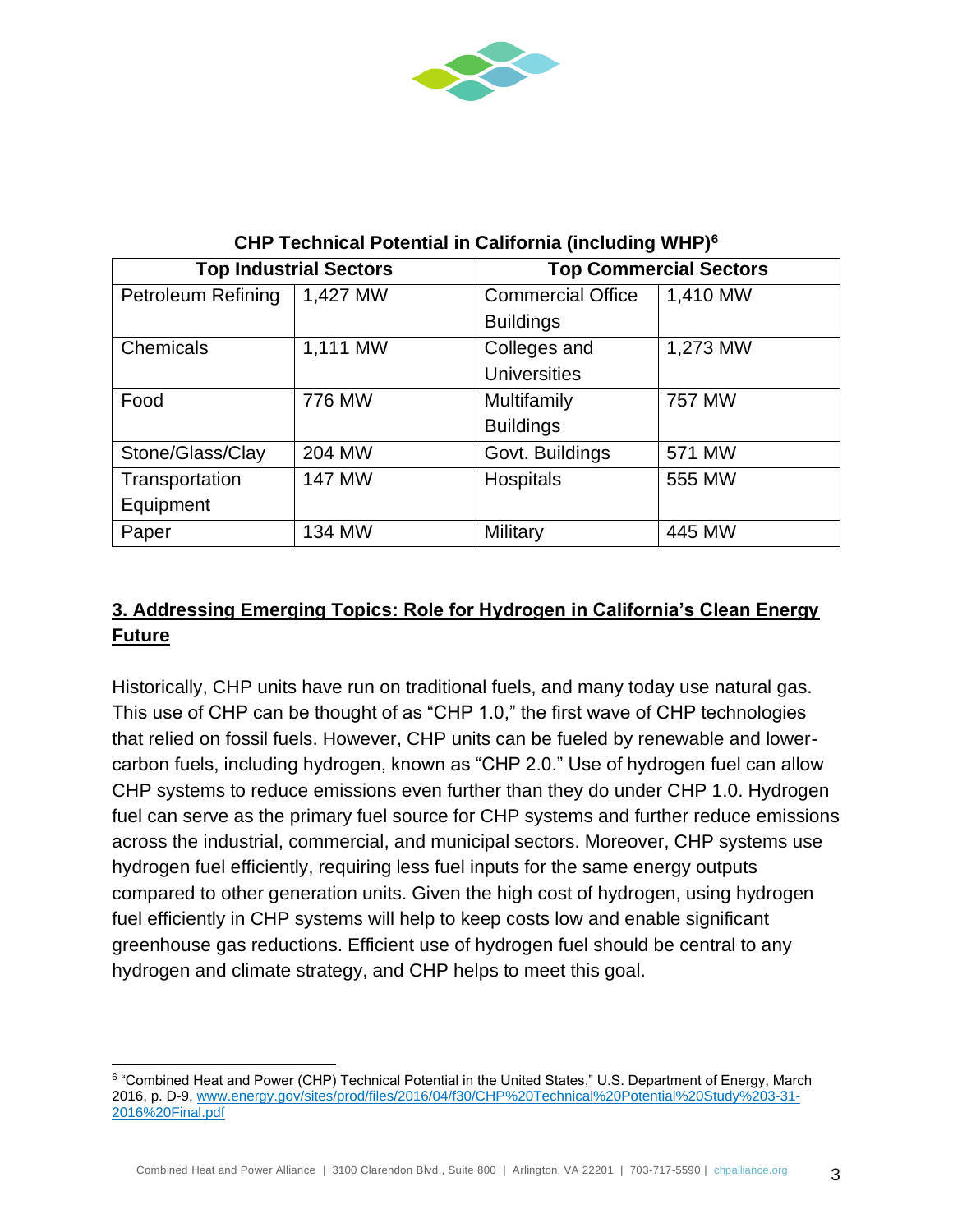

Today's existing and newly installed CHP systems can use a substantial blend of clean hydrogen – ranging from 20-100%, according to equipment manufacturers.<sup>7</sup> Work is being done to increase the volume of hydrogen fuel that can be used in CHP systems industry-wide, and some CHP systems are already capable of running entirely on clean hydrogen.<sup>8</sup> Gas turbine manufacturers are looking to provide equipment that can accommodate higher percentages of hydrogen fuel: various companies in the U.S. and abroad are deploying or working on hydrogen-ready technology. In 2019, a number of European companies committed to provide gas turbines that can handle 20% hydrogen content in fuel by 2020, and 100% by 2030.<sup>9</sup> This month, the CHP Alliance put out a roadmap to convert all existing and new CHP systems to 100% clean hydrogen by 2030 or sooner, highlighting that existing systems, including ones installed today, can convert to 100% hydrogen at reasonable cost and with minimal downtime because these conversions can occur during scheduled overhauls. 10

However, a critical barrier to clean hydrogen is its price and the need to scale up production to ensure adequate supply to meet demand. In the past several decades, America has succeeded in driving down the cost of wind and solar energy using a variety of policy tools to scale up these technologies. State governments should use the same approaches to scale up production and supply of clean hydrogen, which will help drive down the costs and should ensure this fuel is used as efficiently as possible by pairing it with CHP. We urge California to bring together hydrogen suppliers, CHP developers, end-users, industry experts, and other stakeholders to understand, analyze, educate, and address the key issues for the deployment of clean hydrogen, such as modernizing gas pipeline infrastructure. We also urge California to adopt policies to incentivize gas utilities to scale up the use of clean hydrogen, and to ensure that any tax credit or incentive must be made available to all technologies capable of utilizing clean hydrogen for electric power.

<sup>7</sup> "Clean Hydrogen and CHP: A Roadmap for Industrial and Commercial Decarbonization," Combined Heat and Power Alliance, March 2022, [https://chpalliance.org/resources/publications/clean-hydrogen-and-combined-heat-and](https://chpalliance.org/resources/publications/clean-hydrogen-and-combined-heat-and-power-a-roadmap-for-industrial-and-commercial-decarbonization/)[power-a-roadmap-for-industrial-and-commercial-decarbonization/](https://chpalliance.org/resources/publications/clean-hydrogen-and-combined-heat-and-power-a-roadmap-for-industrial-and-commercial-decarbonization/)

<sup>8</sup> "The UKs First 100% Hydrogen CHP," *2EA*, February 19, 2021, [https://www.2ea.co.uk/The-UKs-first-100Percent](https://www.2ea.co.uk/The-UKs-first-100Percent-hydrogen-CHP.html)[hydrogen-CHP.html](https://www.2ea.co.uk/The-UKs-first-100Percent-hydrogen-CHP.html)

<sup>9</sup> Sonal Patel, "High-Volume Hydrogen Gas Turbines Take Share," *POWER*, May 1, 2019, [https://www.powermag.com/high-volume-hydrogen-gas-turbines-take-shape/.](https://www.powermag.com/high-volume-hydrogen-gas-turbines-take-shape/)

 $10$  A CHP system overhaul typically occur every 8-10 years for a unit that runs continuously. "Clean Hydrogen and CHP: A Roadmap for Industrial and Commercial Decarbonization." Combined Heat and Power Alliance, March 2022, [https://chpalliance.org/resources/publications/clean-hydrogen-and-combined-heat-and-power-a-roadmap-for](https://chpalliance.org/resources/publications/clean-hydrogen-and-combined-heat-and-power-a-roadmap-for-industrial-and-commercial-decarbonization/)[industrial-and-commercial-decarbonization/](https://chpalliance.org/resources/publications/clean-hydrogen-and-combined-heat-and-power-a-roadmap-for-industrial-and-commercial-decarbonization/)